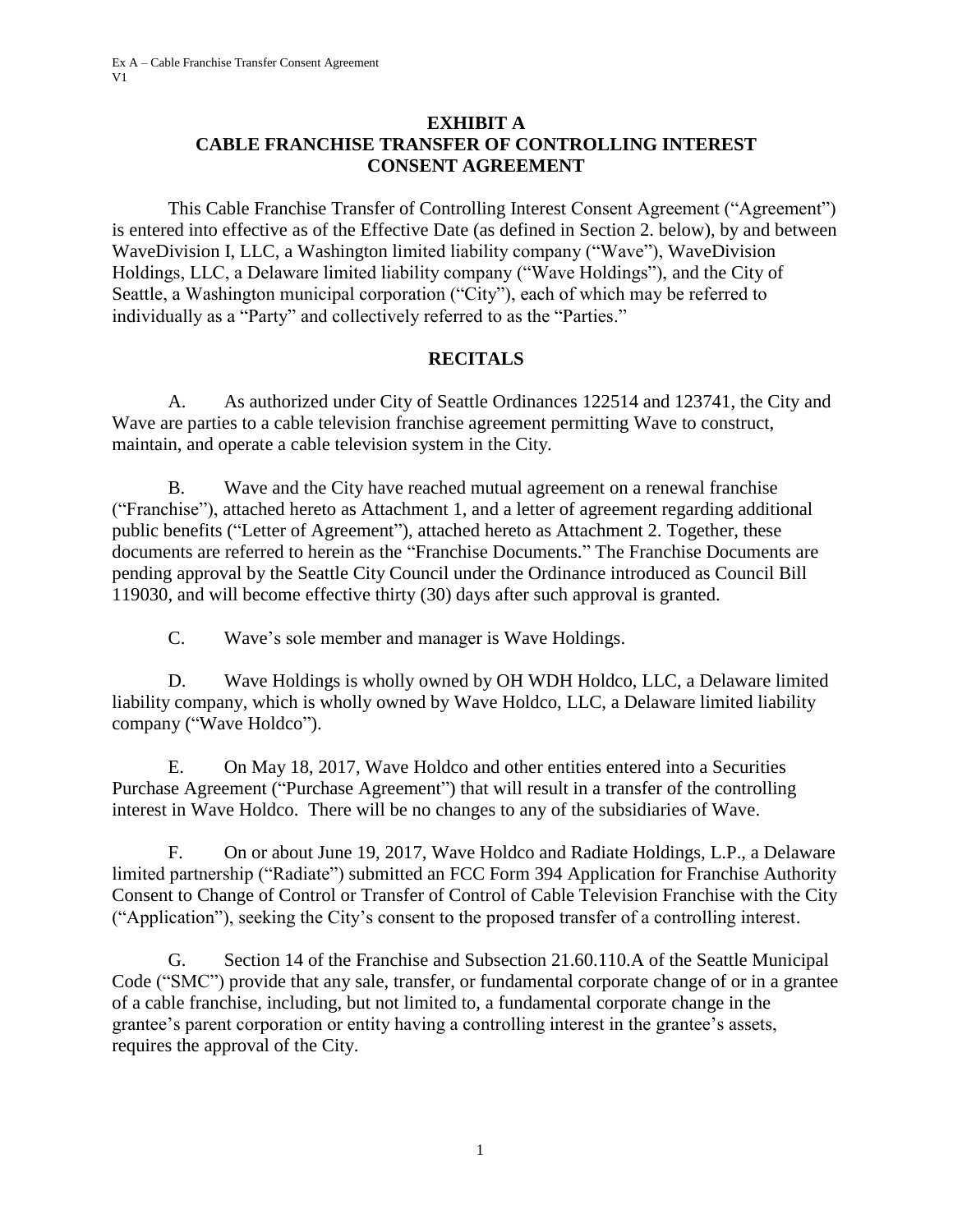H. The transactions contemplated by the Purchase Agreement constitute a "Transfer" as that term is defined in Subsection 21.60.110.A of the SMC, and shall hereinafter be referred to as a "Transfer."

I. Wave (as grantee) and Wave Holdings (as guarantor) have agreed to honor the terms and conditions of the Franchise Documents should they be approved by the City.

J. On September \_\_, 2017, the Seattle City Council passed the ordinance introduced as Council Bill \_\_\_\_\_\_\_\_\_\_\_\_\_ approving the Transfer, and thirty (30) days after the Mayor signed the ordinance introduced as Council Bill it became effective. The City's approval of the Transfer is subject to execution and filing of this Agreement by Wave. The date on which Wave files the executed Agreement with the City Clerk shall be the Approval Date.

# **AGREEMENT**

1. **Consent.** Subject to the terms and conditions of this Agreement, the City consents to the Transfer as specified in the Application. The City acted on the Application in a timely manner under Applicable Law. For purposes of this Agreement, "Applicable Law" shall mean any law, statute, charter, ordinance, rule, regulation, code, license, certificate, franchise, permit, writ, ruling, award, executive order, directive, requirement, injunction (whether temporary, preliminary or permanent), judgment, decree or other order that has been issued, executed, entered and deemed applicable to City, either specifically or by reference to a class including City, by any court of competent jurisdiction or other federal or state department, commission, board or agency, as any of the same may be amended from time to time. The City's consent to the Transfer shall be null and void and the City shall be deemed to have acted to reject the Application, if a duly authorized officer or agent of Wave fails to deliver the notice required pursuant to Section H of this Agreement.

2. **Effective Date.** For purposes of this Agreement, the "Effective Date" shall be the Approval Date so long as the Approval Date is no later than five (5) days after the "Closing Date" as defined in Section 1.02 of the Purchase Agreement.

3. **Reservation of Rights.** The City reserves all rights not otherwise expressly granted in this Agreement. In particular, and without limitation:

3.1 Neither this Agreement, nor any other action or omission by the City at or before the execution of this Agreement, shall be construed to grant the City's consent to any future transfer of the Franchise or the Cable System, or change in ownership or control of Wave, or to mean that the City's consent to any future transaction that is required by the Franchise is otherwise not required.

3.2 As a result of the Transfer, the City does not waive its rights with respect to Wave's compliance with the terms, conditions, requirements, and obligations set forth in the Franchise Documents; Title 21, Chapter 21.60, of the Seattle Municipal Code; and any other applicable agreement and other Applicable Law, including the City's right to compel Wave or its successors in interest to comply with the provisions of the Franchise Documents.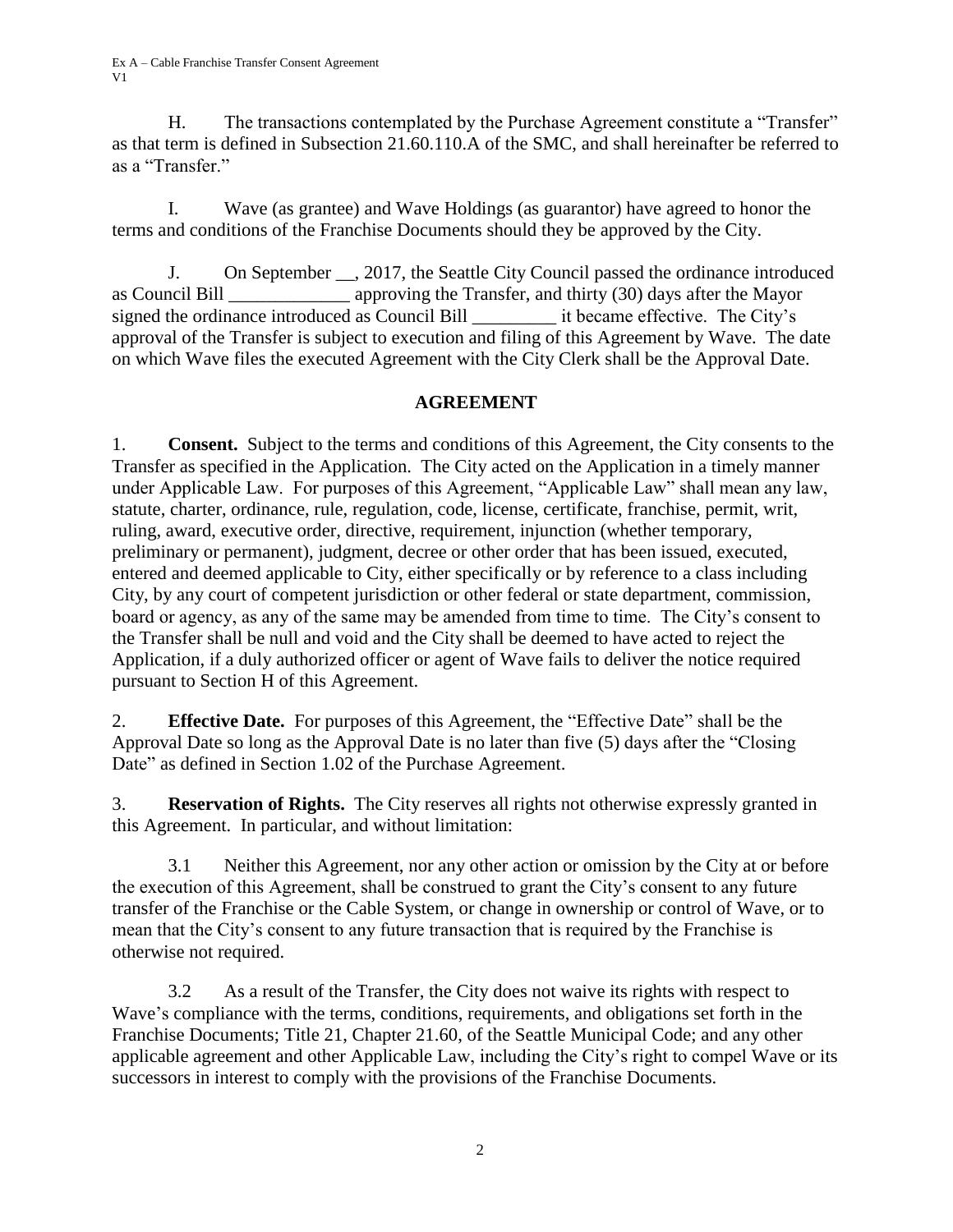Ex A – Cable Franchise Transfer Consent Agreement V1

3.3 The City's approval of the Transfer shall in no way be deemed a representation by the City that Wave or its successors in interest are in compliance with all of Wave's obligations under the Franchise Documents; provided, however, other than the matters of non-compliance expressly set forth in this Agreement the City, following due inquiry, is not presently aware of any default by Wave to comply with the terms, conditions, requirements, and obligations set forth in the Franchise Documents and no event has occurred and is continuing that, with the giving of notice or passage of time, or both, could constitute a default thereunder.

## 4. **Compliance with Franchise Documents**.

4.1 Wave accepts, acknowledges, and agrees to continue to be bound by all terms and conditions of the Franchise Documents. Neither the Transfer nor the City's consent thereto shall diminish or otherwise affect Wave's commitments, duties, liabilities, or obligations embodied in the Franchise Documents, except as may be specifically provided for and described herein.

4.2 Wave shall comply with all provisions of the Franchise Documents.

4.3 Neither the Transfer nor the City's approval of the Transfer shall in any respect relieve Wave of responsibility for past acts or omissions, known or unknown, unless expressly stated in this Agreement or otherwise expressly described in writing by the City.

### 5. **Guaranty**.

5.1 Obligations Guaranteed. In consideration of the City's approval of the Transfer, Wave Holdings absolutely, irrevocably and unconditionally guarantees the full and faithful performance by Wave of all of the terms, covenants, conditions and agreements contained in the Franchise Documents and this Agreement subject to Applicable Law.

5.2 Representations and Warranties. Wave Holdings and Wave hereby represent and warrant that:

(A) Wave has investigated fully whether any benefit or advance will inure to Wave by reason of the execution of this Agreement, and has determined that a direct or indirect benefit will inure to Wave by reason of the execution of this Agreement.

(B) This Agreement is a legal, valid and binding agreement of Wave and Wave Holdings that is enforceable in accordance with its terms, subject to Applicable Law.

(C) The Franchise is legal, valid, binding and enforceable against Wave and Wave Holdings, in accordance with its terms, subject to Applicable Law.

(D) Wave and Wave Holdings each has the full right, power and authority to execute and deliver this Agreement, and to perform the undertakings contained herein and the transactions contemplated hereby, and all corporate or other action necessary to authorize the execution and delivery of this Agreement, and the performance of the undertakings contained herein and the transactions contemplated hereby, have been taken.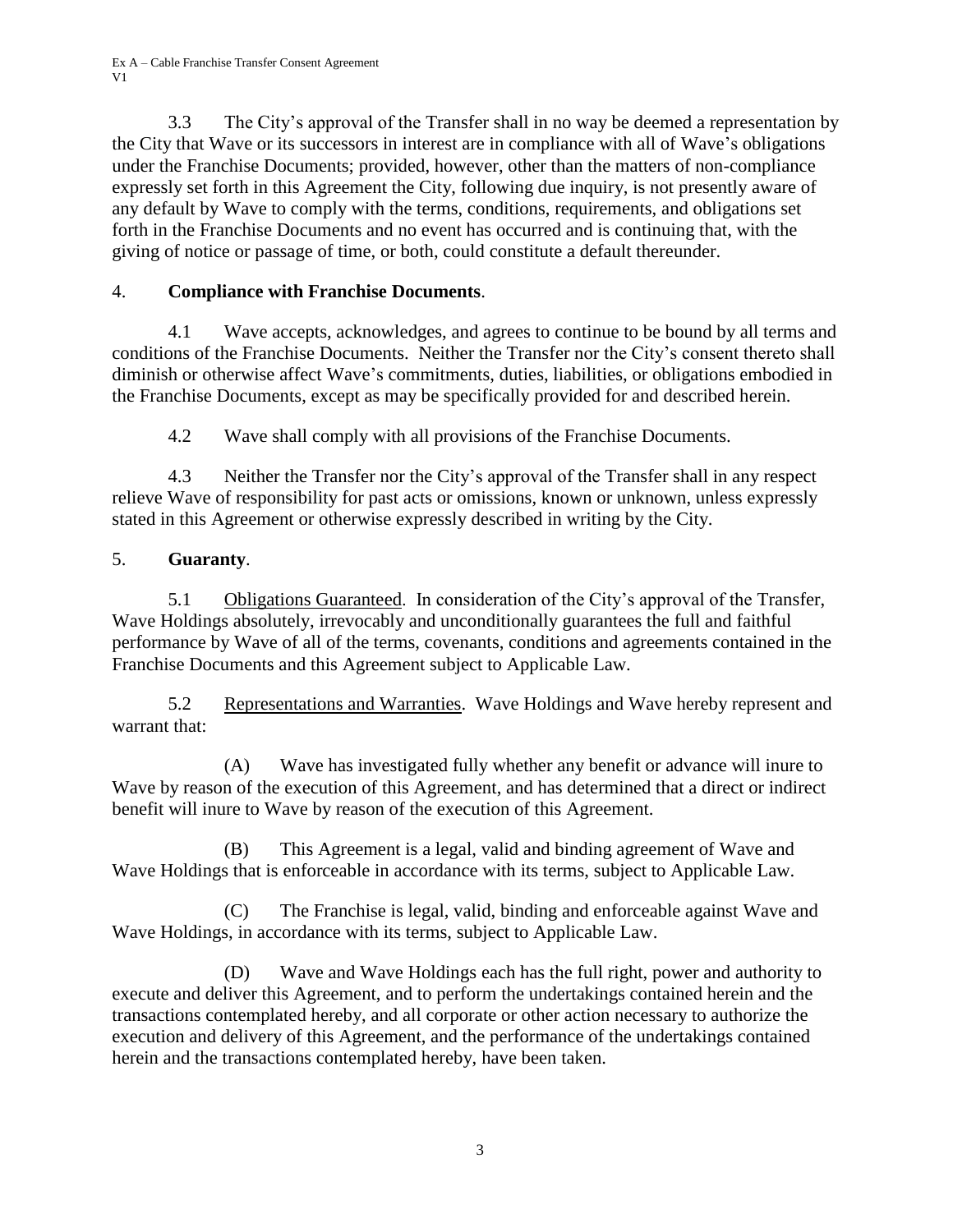(E) No approval, consent, exemption or other action by, or notice to or filing with, any governmental or public body or authority is required in connection with the execution, delivery, performance and enforcement of this Agreement.

6. **Utility Tax and Franchise Fee Obligations**. Within thirty (30) days of the Effective Date, Wave shall remit to the City full payment for all past due franchise fees, cable utility tax obligations, fees in support of local access programming and any other fees, taxes or assessments, if any, that Wave rightfully owes the City, together with applicable interest (collectively, the "Unpaid Fees"). Wave shall also fully reimburse the City for all costs and expenses related to the financial audit of Wave and for costs incurred by the City for legal review, including all applicable consultant and attorneys' fees (the "Transfer Review Costs"), within twenty (20) days of receipt of an invoice from the City therefor.

7. **Technical Compliance**. Wave acknowledges that the violations delineated in the June 2017, System Technical Review of the Seattle, Washington Wave Franchise Area report ('Report") submitted by CBG Communications ("CBG") are representative samplings of the types of code violations found in Wave's cable system and are not intended as a definitive list of all violations in Wave's cable system. The City acknowledges receipt of certification from Wave that it has cured the violations identified in the Report and acknowledges that some of the violations identified by CBG and attributed to Wave may in fact had been found on a competitor's cable system. Notwithstanding, Wave shall implement an ongoing technical inspection and correction program to ensure that its cable system is at all times substantially in compliance with applicable codes, including relevant NESC and NEC provisions and shall share such plan with the City and provide updates on such plan to the City upon request.

8. **Technological Currency**. Wave shall maintain its cable system at a high level of performance and continue to invest adequate funds in the Seattle cable system to ensure that it achieves a reasonable level of technical parity, in terms of advanced services, quality and options, to that provided by other franchised operators in the City.

9. **Renewal**. Except as specifically provided herein, this Agreement shall not have any effect on the City's authority to enforce Wave's compliance with the Franchise Documents following the Effective Date. Further, this Agreement shall not have any effect on any authority the City may have to review, conditionally approve or deny the renewal of the Franchise held by Wave. The City expressly reserves its rights to conduct a complete renewal proceeding pursuant to 47 U.S.C. § 546, or other Applicable Law including but not limited to, conducting a complete review of Wave's compliance with, and performance under, the Franchise and any other obligation Wave may have under Applicable Law, beginning from the Effective Date through the end of the Franchise term, November 10, 2027, and including, without limitation, any Franchise term extensions thereto up to and including during the Franchise renewal process, and to conditionally approve or deny a renewal based on any Franchise noncompliance or violation.

10. **Basic Cable Service Rate**. The Transfer shall not result in an increase in the rate for basic cable service as uniformly applied in the service area covered by the Franchise, consistent with Applicable Law. Nothing shall prohibit rate increases made in the ordinary course of business in compliance with Applicable Law. Wave shall not rely upon an increase in debt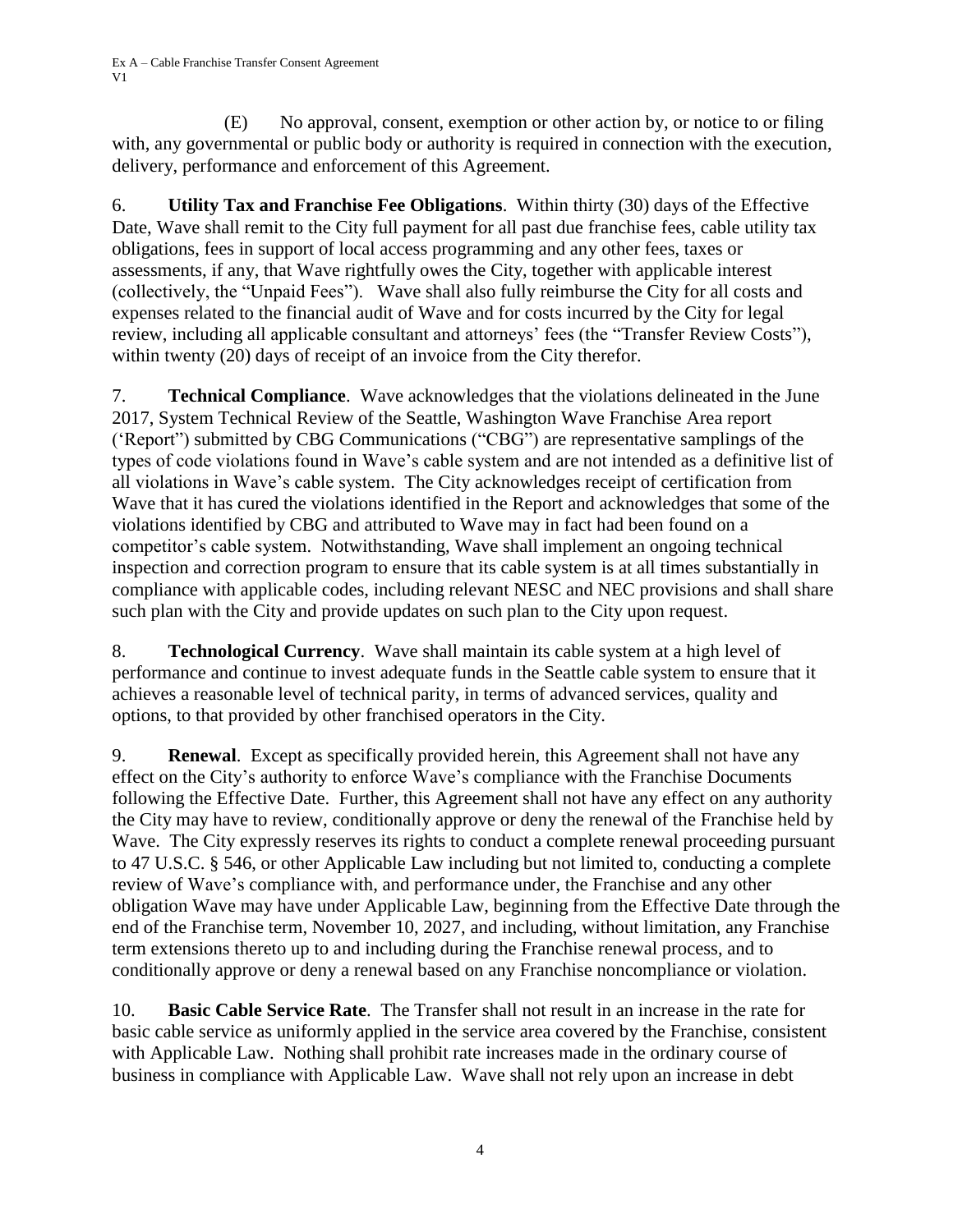service or in debt service coverage, if any, that results from the Change of Control to justify an increase in the rate for basic cable service.

11. **Representations and Warranties**. The City's consent to the Transfer is in reliance upon the written information provided by Wave, Wave Holdco, and Radiate, as described in the Application and as described in other supplemental information provided by Wave, Wave Holdco and Radiate. Wave and Wave Holdings each represent and warrant that the Application and the additional information and representations contained therein are true and accurate in all material respects, and that no material information is omitted, the absence of which would cause the Application and information to be materially misleading. If prior to the Effective Date Wave becomes aware of any material misrepresentation by Wave Holdco or Radiate set forth in materials submitted to the City in connection with the Application, Wave shall provide prompt written notice of any such matter to the City.

12. **Enforcement**. Any breach of this Agreement shall be deemed a breach of the Franchise subject to the remedies provided in the Franchise Agreement or the Seattle Municipal Code, as well as other remedies provided by other Applicable Law or in equity. Any action to interpret or enforce any provision in this Agreement, the Franchise or the Seattle Municipal Code may only be brought in a court of competent jurisdiction in the State of Washington, and the parties agree to be subject to the jurisdiction of Washington state and federal courts, located in King County, for such purposes. This Agreement shall be governed by the law of the State of Washington.

13. **Authority**. Each of the persons executing this Agreement represents that he or she is authorized by the respective Party to execute this Agreement and to bind that party.

14. **Notices**. All notices required or permitted under the Franchise Documents shall be delivered in the manner provided in Section 20.9 of the Franchise.

15. **Insurance.** Prior to the earlier of the Effective Date or the commencement of any activity whatsoever relating to the operation of the Cable System, Wave shall provide the City with certificates of insurance and original endorsements, unless such information is already on file with the City, evidencing the insurance coverage is in accordance with Section 12.2 of the Franchise.

16. **Security Fund**. Unless such information is already on file with the City, within ten (10) calendar days of the Effective Date, Wave shall provide the required performance bond and security fund set forth in Sections 12.4 and 12.5 of the Franchise.

17. **Effect on Franchise.** This Agreement shall have no effect on the Franchise except as specifically provided in this Agreement.

18. **Notice Regarding Closing of Purchase Agreement.** Within five (5) calendar days of the Closing Date, Wave shall execute and file this Agreement with the City Clerk and the Office of Cable Communications. At such time, all of the pre-conditions and requirements of this Agreement shall be executed, met, or completed, unless otherwise specified herein.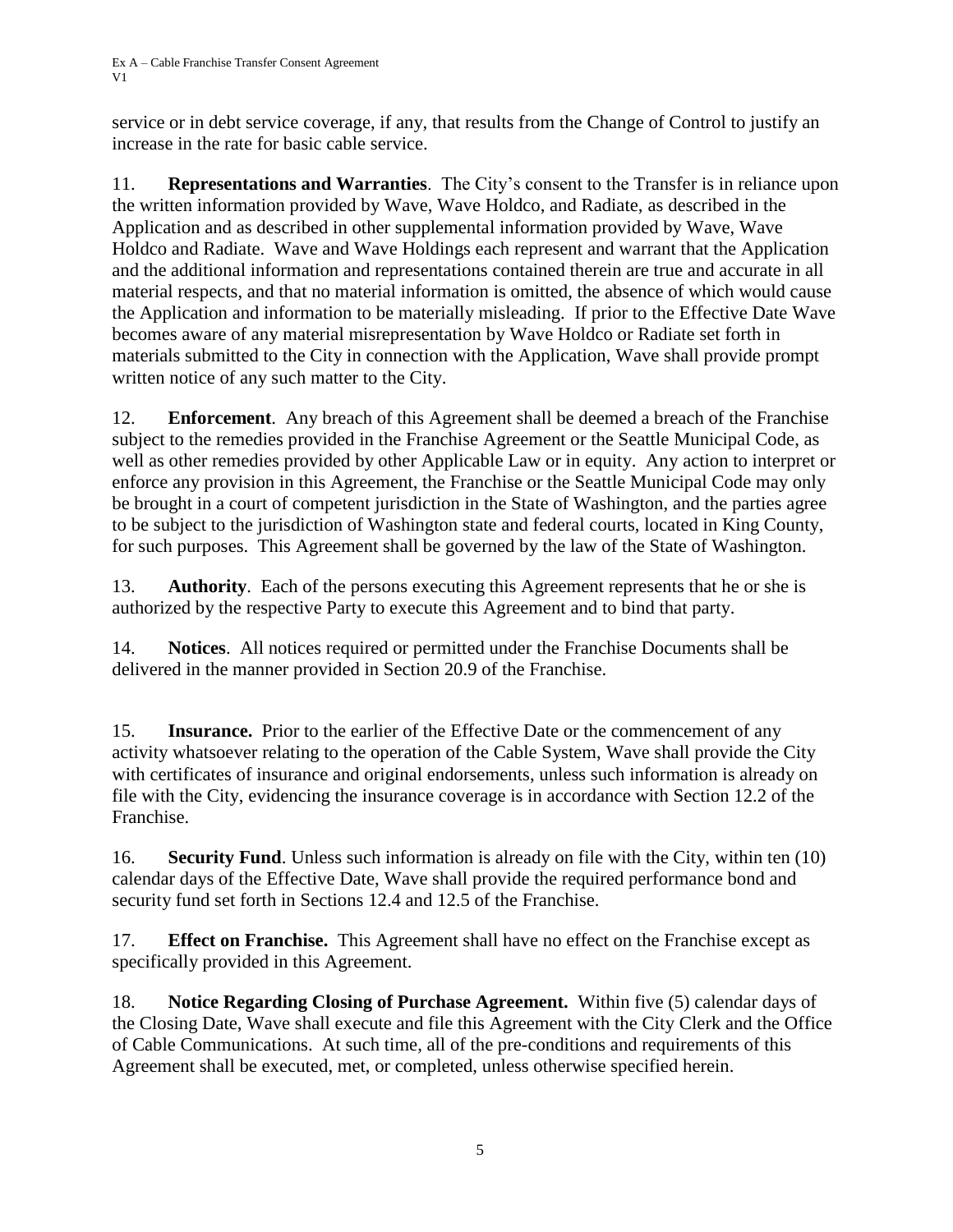19. **Reimbursement for Out of Pocket Expenses.** Within twenty (20) days of the date of request by the City, Wave shall reimburse the City, or at the direction of the City the City's consultants and attorneys directly, for all reasonable documented (in a manner reasonably acceptable to the Parties) out of pocket expenses incurred by the City, including all reasonable fees, costs and expenses incurred by the City for outside consultants and attorneys, related to the Transfer.

20. **Counterparts**. This Agreement may be executed in several counterparts, each of which when so executed shall be deemed to be an original copy, and all of which together shall constitute an agreement binding on all Parties, notwithstanding that all Parties may not have signed the same counterpart.

21. **Voluntary Agreement.** This Agreement is freely and voluntarily entered into by each Party, without any duress or coercion, and after each Party has had an opportunity to consult with its counsel. Each Party has carefully and completely read all of the terms and provisions of this Agreement. It is understood and agreed by the City and Wave that neither this Agreement nor anything herein shall be deemed to be an admission or confession of any liability whatsoever or any breach of the terms of the Franchise or violation of SMC 21.60.110. If this Agreement should be found to be unenforceable by a court of competent jurisdiction, the Parties shall have all rights under Applicable Law to pursue any and all remedies available.

22. **Binding Agreement.** This Agreement shall bind and benefit the Parties hereto and their respective heirs, beneficiaries, administrators, executors, receivers, trustees, successors and assigns. This Agreement shall be effective only upon the execution of this Agreement by all Parties hereto. Any purported transfer of this Agreement is void without the express written consent of the Parties hereto.

23. **Reliance on Own Judgment.** Each of the Parties represents that in executing this Agreement it relied solely on its own judgment, belief, and knowledge, and upon the advice and recommendations of its own independently selected counsel and consultants, concerning the nature, extent, and duration of its rights and obligations, and that it has not been influenced in executing this Agreement by any of the other Parties or by any person representing them. This Agreement shall not be deemed to have been drafted by any individual Party and shall not thereby be construed against any Party.

24. **Severability.** If any section, sentence, paragraph, term, or provision of this Agreement is determined to be illegal, invalid, or unconstitutional by any court of competent jurisdiction or by any state or federal regulatory authority having jurisdiction thereof, such determination shall have no effect on the validity of any other section, sentence, paragraph, term or provision of this Agreement, all of which will remain in full force and effect for the term of the Franchise or any renewal or renewals thereof.

25. **Entire Agreement.** This Agreement constitutes the entire agreement of the Parties with respect to the matters addressed herein. This Agreement may only be modified by a written amendment signed by all Parties.